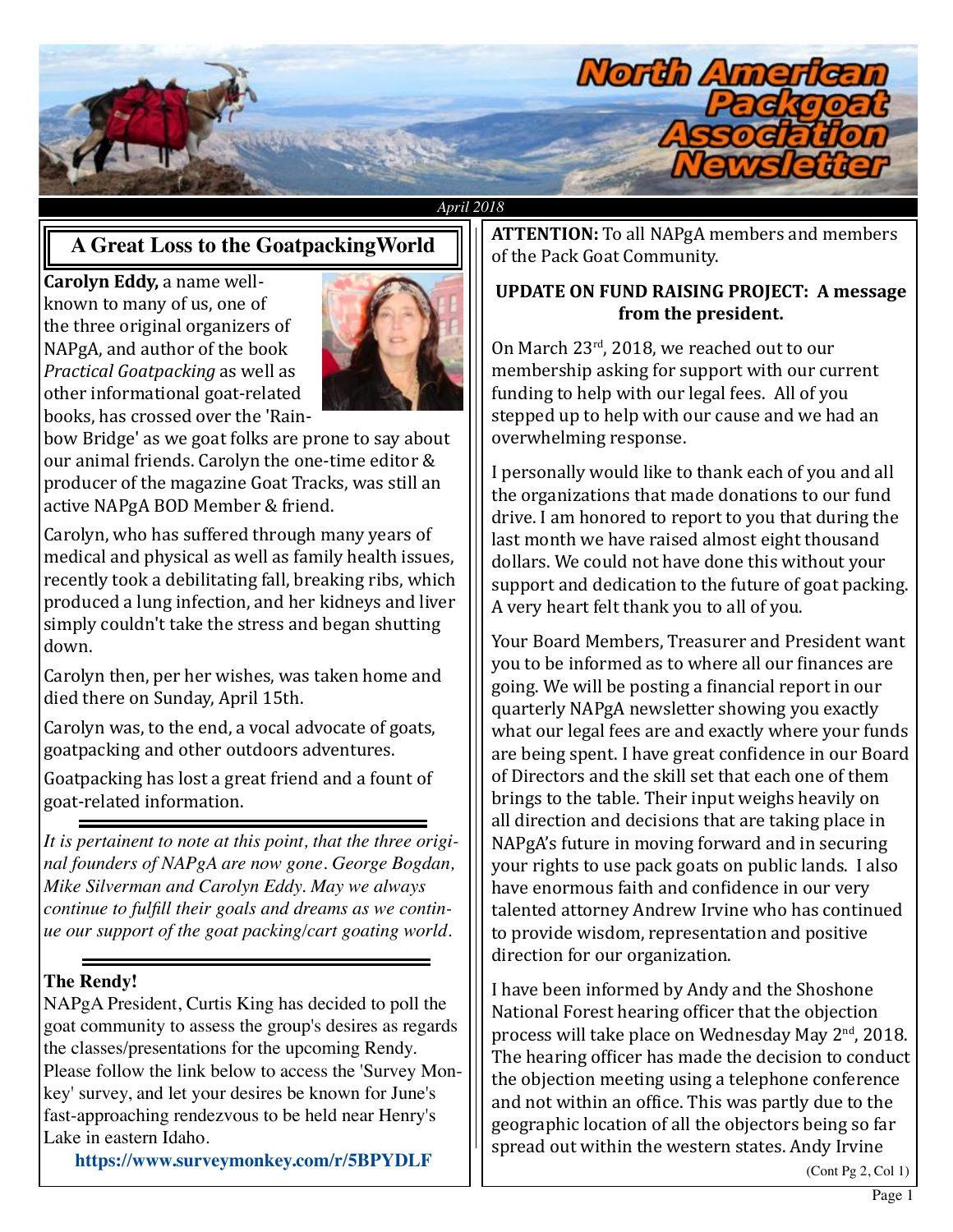and myself will be present representing NAPgA and several of our other members that submitted objections will be present. This will help with our finances as we will not have to ensure travel expenses to Cody WY.

We will keep everyone informed of our progress and I look forward to serving you in the capacity of your NAPgA president. I would like to encourage as many of you as possible to attend our annual rendezvous in Island Park ID in June 2018. We plan to have a schedule up soon on our website to include classes events and training that will be available. We look forward to our auction and fund-raising project and I project that there will be some extraordinary new saddles and equipment available. Put this on your calendars. I'm looking forward to seeing you all there and to meeting our new members.

A very sincere thank you to all of you for your continued support of this organization and our mission statement. Thank you.

"Long Live The Pack Goat"

Curtis King

President, North American Pack Goat Association

### **Goats 'n Gear Market**

We'd like to remind our members that NAPaA offers free advertising space for any member involved in the packgoat business. If you sell packgoat equipment, offer outfitting, guiding, or packgoat rental services, or if you breed packgoats you are invited to advertise on our **[Goats 'n' Gear](http://www.napga.org/resources/goats-n-gear/)** page at no charge. Look through the pages and if your business is not included, please shoot us an email at **[napga.org@gmail.](mailto:napga.org@gmail.com) [com](mailto:napga.org@gmail.com)**. If any business offers discounts to NAPgA members, please let us know and we'll start advertising that on our website too!

For those of you on the buying end of things, thank you for supporting our member businesses. If you have non-member friends who are looking for packgoats, equipment, or a goat packing experience, please refer them to our **[Goats 'n' Gear](http://www.napga.org/resources/goats-n-gear/)** page. Our member businesses specialize in helping people get started in goat packing.

# 2018 NAPGA RENDEZVOUS



**Rendezvous Thursday June 21-Sunday June 24**

**Who:** Pack goat enthusiasts of all ages, goats welcome too! Dogs allowed if kept under control at all times.

**Cost:** Free! \$10 Donations to NAPgA for non-members.

**Location:** 11 miles north of Island Park Idaho, and 3.4 miles west off Highway 20. Google Maps link: [2018](http://www.google.com/maps/place/44%C2%B035)  [Rendezvous location](http://www.google.com/maps/place/44%C2%B035)

**Camping/Access:** This is a primitive camping area. No hookups. Restrooms (portable outhouses) will be provided. There is no running water, some will be provided for humans and goats, or you can bring your own. This is a large flat open area with lots of pine trees and camping sites. Access is good for cars, trailers and RVs (gravel road). There is plenty of goat browse. Weed free hay is also available, must notify [kentdaniels@msn.](mailto:kentdaniels%40msn.com?subject=kentdaniels%40msn.com) [com](mailto:kentdaniels%40msn.com?subject=kentdaniels%40msn.com) ahead of time. Firewood can be gathered adjacent to the camping area. THIS IS BEAR COUNTRY! Please see link for camping and food storage in [Bear](http://www.fs.usda.gov/detail/ctnf/learning/safety-ethics/?cid=stelprdb5106702) Country: Bear **[Ethics](http://www.fs.usda.gov/detail/ctnf/learning/safety-ethics/?cid=stelprdb5106702)** 

**Other Lodging Available:** Red Rock RV Park (hookups), Drift Lodge, Island Park Village, Macks Inn, all within 10 miles.

**Typical Weather:** daytime highs in the 70s, nighttime lows in the 30s.

**Cell phone service:** (ATT and Verizon) available.

**Nearby Amenities:** Island Park (11 miles) has gas, groceries, & ice.

## **[Island Park Amenities](https://www.islandparkchamber.org/business-directory/)**

### **Highlights:**

NAPgA Country Store/Auction–This is a good opportunity to support the biggest fund raiser for the NAPgA as well as get some cool items and pack gear for a great price. Donations will be gladly accepted! To donate items, contact: [kentdaniels@msn.com.](mailto:kentdaniels%40msn.com?subject=kentdaniels%40msn.com) Much of the rendezvous program is still in discussion/planning… stay tuned

Pre-register by emailing [kentdaniels@msn.com](mailto:kentdaniels%40msn.com?subject=kentdaniels%40msn.com) with # of humans and # of goats. Contact phone after 4PM Mountain time: 208-351-7111

*\*\* Tentative 2018 Rendezvous Schedule -- It will be updated as more details emerge. \*\**